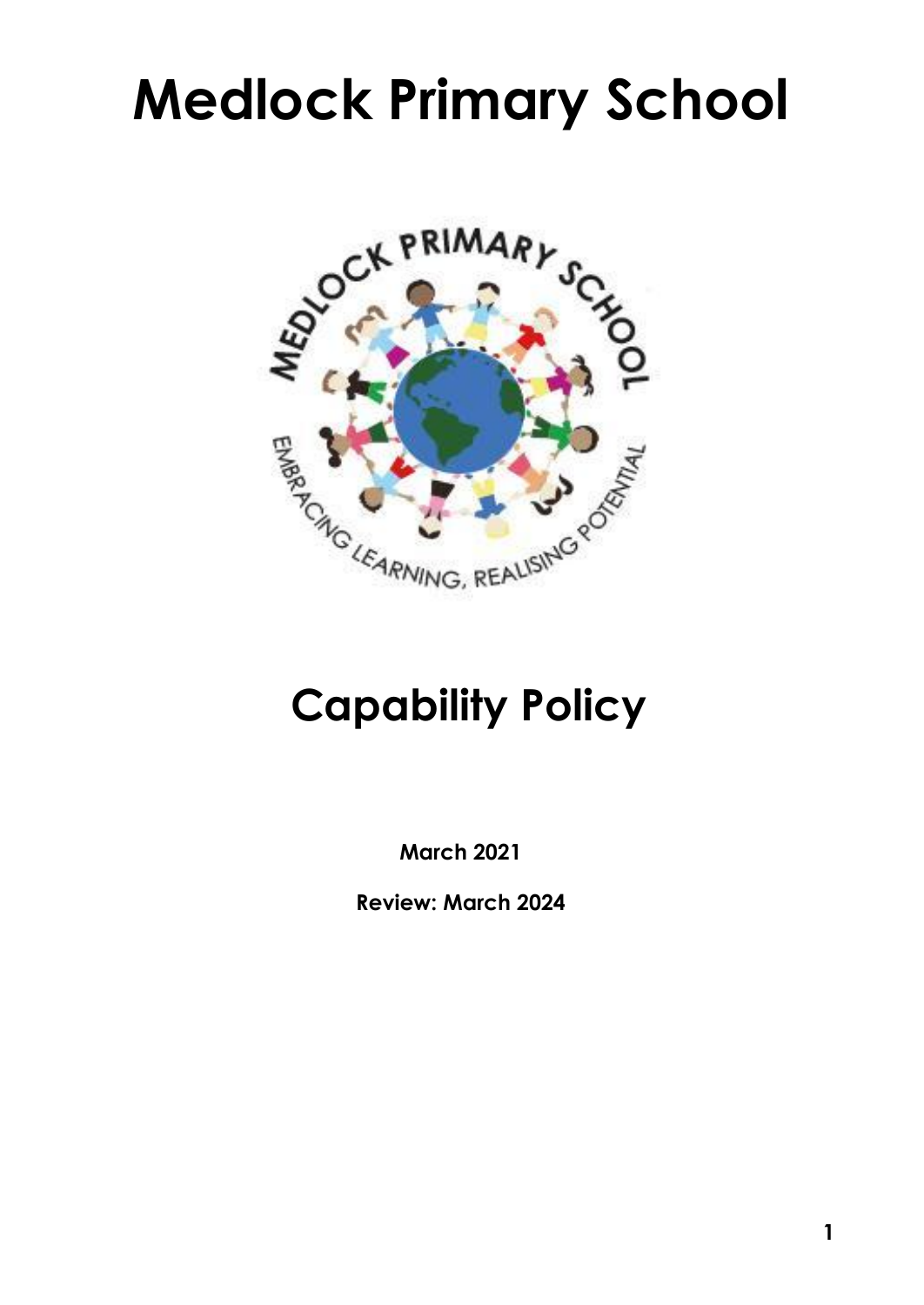# **Contents**

- **1. Aims - 3**
- **2. Legislation and guidance - 3**
- **3. Definitions - 3**
- **4. Roles and responsibilities - 4**
- **5. Capability procedure - 4**
- **6. Right to appeal -6**
- **7. Confidentiality - 6**
- **8. Consistency of treatment and fairness - 6**
- **9. Monitoring arrangements - 6**
- **10. Links with other policies - 7**

**Appendix 1: capability action plan template - 8**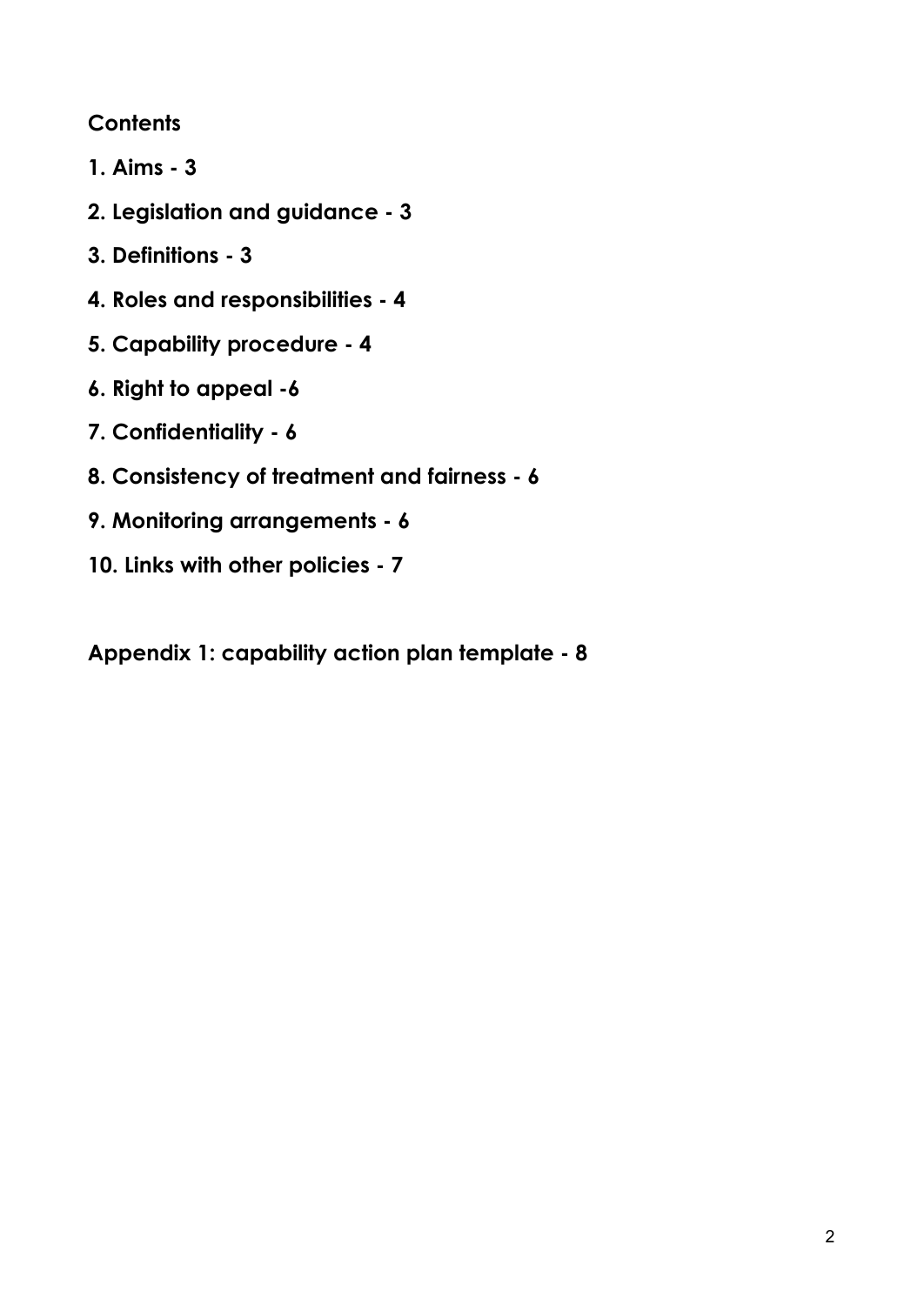#### **1. Aims**

The aim of our capability of staff policy is to set out a clear and consistent process for when any member of staff falls below the levels of competence expected of them, as set out in the relevant professional standards, job descriptions and overall performance expectations.

#### **2. Legislation and guidance**

This policy is based on:

- [The School Staffing \(England\) Regulations 2009](http://www.legislation.gov.uk/uksi/2009/2680/contents/made) (regulation 8)
- [The School Staffing \(England\) \(Amendment\) Regulations 2012](http://www.legislation.gov.uk/uksi/2012/1740/made)
- [The Education \(School Teachers' Appraisal\) \(England\) Regulations](http://www.legislation.gov.uk/uksi/2012/115/pdfs/uksi_20120115_en.pdf) [2012 \(the Appraisal Regulations\)](http://www.legislation.gov.uk/uksi/2012/115/pdfs/uksi_20120115_en.pdf)
- [Department for Education's model policy and guidance](https://www.gov.uk/government/uploads/system/uploads/attachment_data/file/282598/Teacher_appraisal_and_capability.pdf)
- [Acas code of practice on disciplinary and grievance procedures](http://www.acas.org.uk/media/pdf/f/m/Acas-Code-of-Practice-1-on-disciplinary-and-grievance-procedures.pdf).

When carrying out capability procedures, Medlock Primary School will ensure we abide by the [Equality Act 2010.](http://www.legislation.gov.uk/ukpga/2010/15/contents?)

#### **3. Definitions**

Lack of capability is defined as:

A staff member failing to perform their role at the level of competence expected of them and that their job requires.

References to 'staff' include the headteacher, teachers and support staff unless indicated otherwise.

#### **4. Roles and responsibilities**

Where the member of staff subject to the procedure is the headteacher, the chair of governors will be responsible for coordinating the procedure.

Where the member of staff subject to the procedure is not the headteacher, the headteacher or a nominated member of senior staff will be responsible for coordinating the procedure.

Where appropriate, other members of staff may be asked to provide additional support to the teacher or to assist in monitoring the effectiveness of the policy. Where this happens, responsibilities will be made clear in advance.

#### **5. Capability procedure**

Performance is monitored on a day-to-day basis by line managers. Where a development area is identified, this is recorded on the member of staff's personal feedback log. It is then the responsibility of the member of staff to address this development area. It is the responsibility of the line manager to facilitate the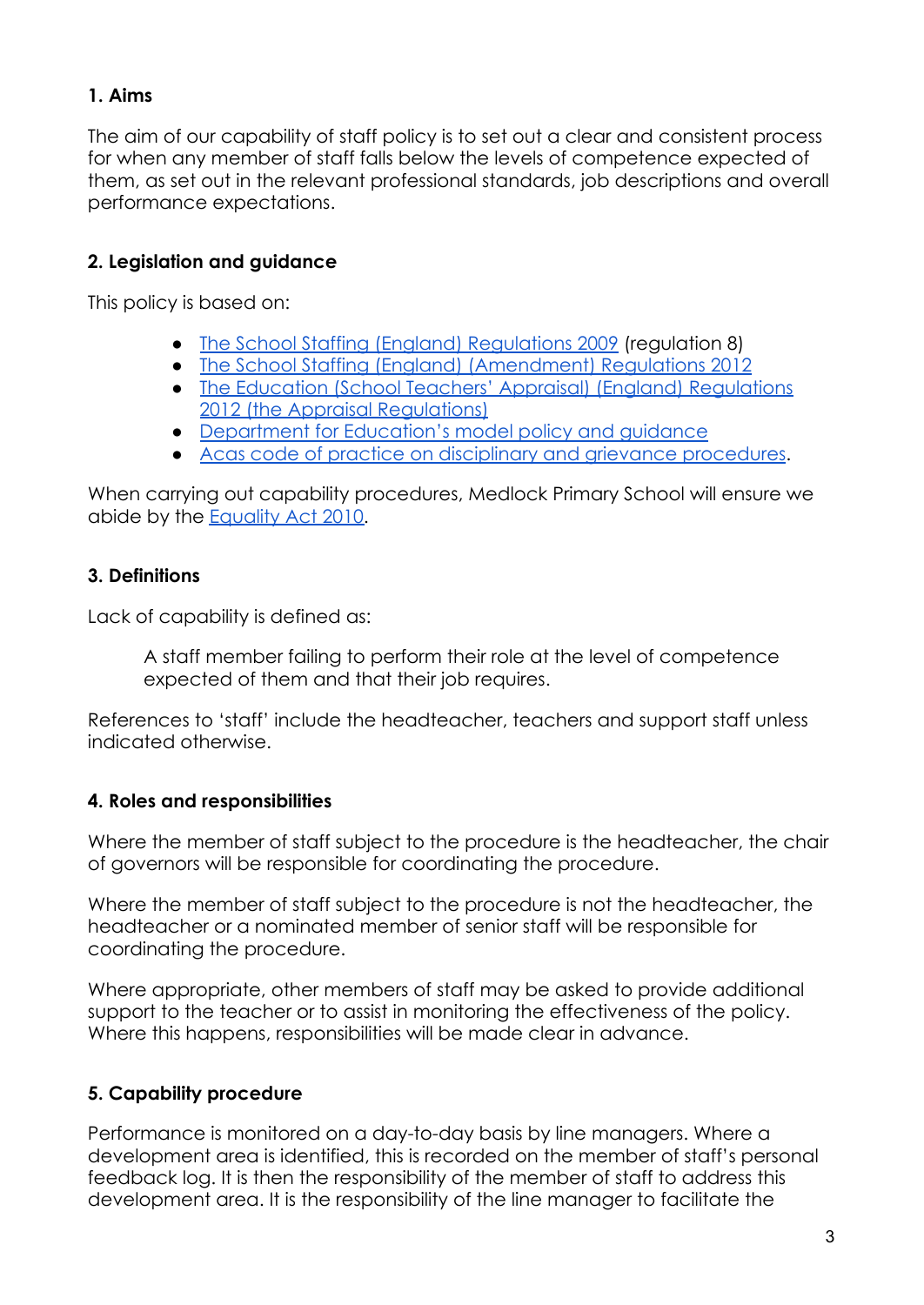support needed by the member of staff to work towards meeting the development area. This process is linked to the appraisal policy and systems and is how all staff demonstrate they are meeting their professional standards.

Capability procedures will begin when line management support and the appraisal / performance management process have been unable to bring about satisfactory performance or improvements in the staff member's work.

An informal period of support, put in place and monitored by the line manager will have been in place before capability procedures are triggered (as outlined in the appraisal policy). Evidence of this will be available before the process begins.

# **5.1 Formal capability meeting**

At least 10 working days' notice will be given of the formal capability meeting and will explain:

- The concerns about performance and possible consequences.
- Written evidence.
- The time and place of the meeting.
- That the staff member has the right to be accompanied by a work colleague or trade union representative.

It will be conducted by the chair of governors (Headteacher) or a member of the senior leadership team for all other staff.

The purpose of the meeting is to establish the facts and to allow the staff member to respond to the concerns and make relevant representations.

# **5.1.1 Possible outcomes**

The meeting may establish that there are no grounds to pursue the capability issue. In this case, the procedure will come to an end and the issues will continue to be addressed through the appraisal process.

The meeting may be adjourned if further investigation is needed, or if more time is needed to consider additional information presented.

If the meeting continues, the person conducting the meeting will:

- Explain the expected standards that are not being met based on the teacher's standards, career stage expectations and / or job description.
- Give clear guidance on the standard of performance needed to end the procedures.
- Explain the support available to help the staff member improve their performance.
- Set out the timetable for improvement and explain how performance will be monitored and reviewed.
- Warn the staff member that failure to improve within this timetable could lead to dismissal.

# **5.1.2 After the meeting**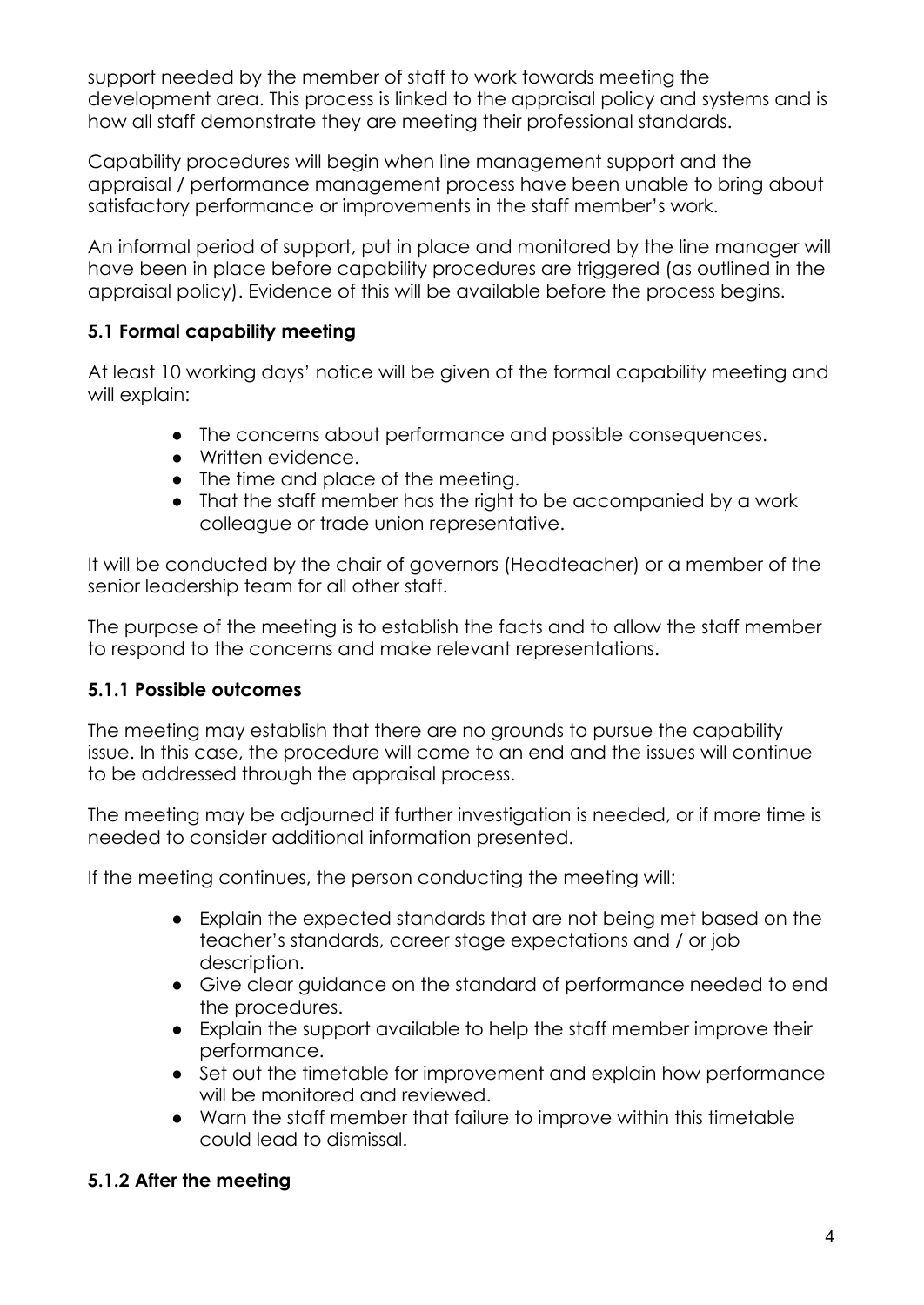The staff member will be sent formal meeting notes. If a formal warning has been issued, the staff member will also receive:

- A written record of the bullet points above.
- Information about the timing and handling of the review stage.
- Information about the procedure and time limits for appealing against the warning.

# **5.2 Monitoring and review period**

A performance monitoring and review period consisting of formal monitoring guidance and support will follow the formal capability meeting.

The member of staff will be invited to a formal review meeting - unless they were issued with a final written warning in which case they will be invited to a decision meeting (see 5.4, below).

# **5.3 Formal review meeting**

At least 10 working days' notice will be given of the formal review meeting and will explain:

- The time and place of the meeting.
- That the staff member has the right to be accompanied by a work colleague or trade union representative.

If the person conducting the meeting is satisfied that the staff member has made sufficient improvement, the capability procedure will cease and the appraisal process will re-start.

In other cases:

- If some progress has been made and there is confidence that more is likely, it may be appropriate to extend the monitoring and review period.
- If no, or insufficient improvement has been made during the monitoring and review period, the staff member will receive a final written warning.

Notes will be taken of formal meetings and a copy sent to the member of staff.

The final written warning will mirror any previous warnings that have been issued. Where a final warning is issued, the member of staff will be informed (in writing) that failure to achieve an acceptable standard of performance within the set timescale may result in dismissal. They will be given information about the further monitoring and review period, the procedure and time limits for appealing against the final warning. The staff member will be invited to a decision meeting.

# **5.4 Decision meeting**

At least 10 working days' notice will be given of the decision meeting, and will explain:

- The time and place of the meeting.
- That the staff member has the right to be accompanied by a work colleague or trade union representative.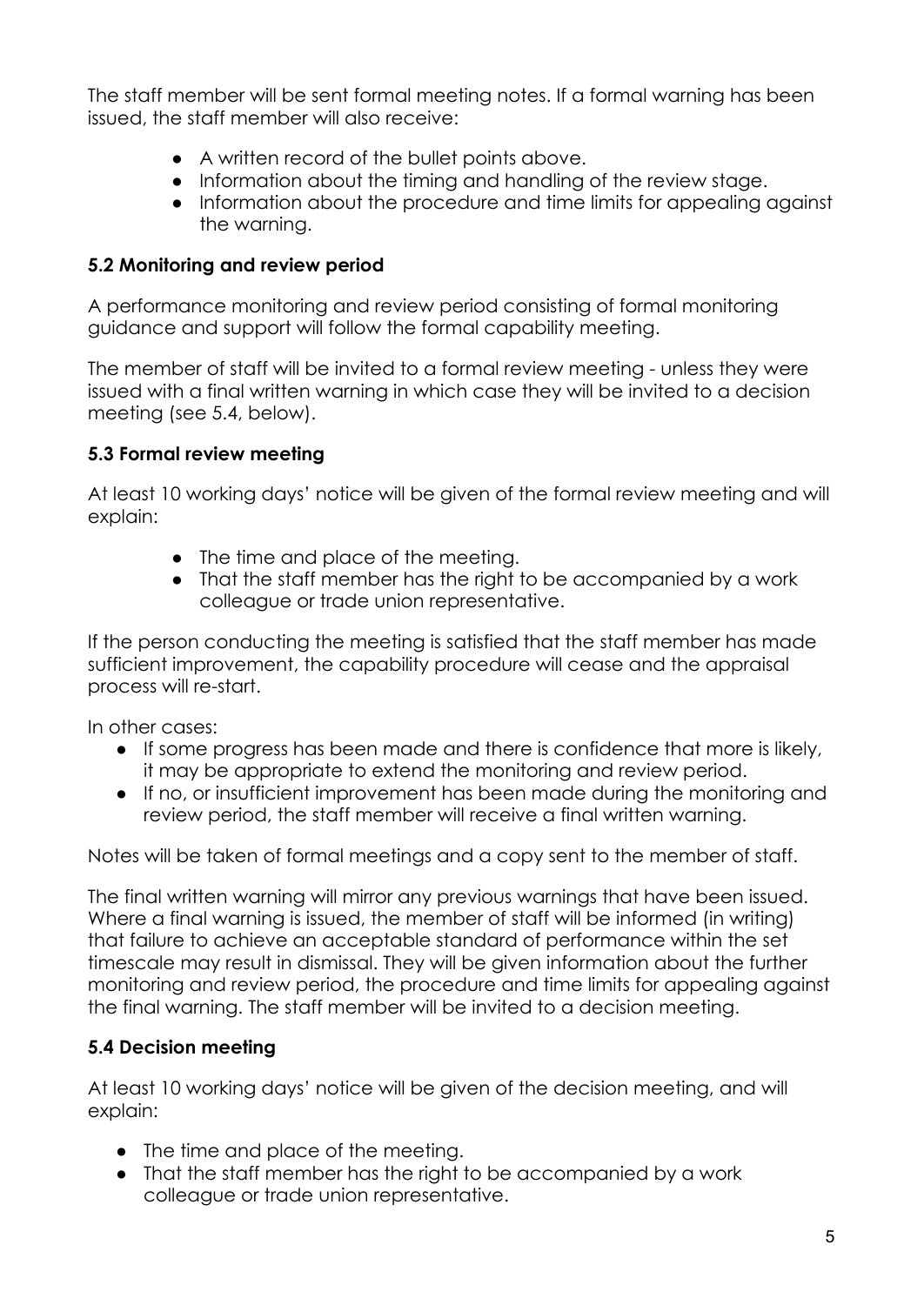If an acceptable standard of performance has now been achieved, the capability procedure will end and the appraisal process will re-start.

If the staff member's performance does not improve to a sufficient standard, a decision, or recommendation to the governing board, may be made that the staff member should be dismissed or required to cease working at the school.

The staff member will be informed as soon as possible of:

- The reasons for the dismissal.
- The date on which the employment contract will end.
- The appropriate period of notice.
- Their right of appeal.

#### **5.5 Dismissal**

The power to decide that members of staff should no longer work at this school rests with the governing board in the form of a delegated committee.

Once the decision that the staff member should no longer work at the school has been taken, the governing board (in the form of a delegated committee) will notify the local authority of its decision and the reasons for it. Where staff work solely at this school, the local authority must dismiss them within 14 days of the date of the notification. Where they work in more than one school, the local authority must require them to cease to work at this school.

#### **6. Right to appeal**

If a staff member feels that a decision to dismiss them is wrong or unjust they may appeal in writing against the decision within 14 working days of the decision setting out at the same time the grounds for the appeal.

Appeals will be heard without unreasonable delay and at an agreed time and place. The same arrangements for notification will apply as with formal capability and review meetings. Notes will be taken and a copy sent to the staff member.

The appeal will be dealt with impartially and by senior leaders or governors who have not previously been involved in the case.

The staff member will be informed in writing of the results of the appeal hearing within 14 working days.

#### **7. Confidentiality**

The capability processes will be treated with confidentiality. However, the desire for confidentiality does not override the need for the headteacher and governing board to quality assure the operation and effectiveness of the system.

#### **8. Consistency of treatment and fairness**

The governing board is committed to ensuring consistency of treatment and fairness. It will abide by all relevant equality legislation, including the duty to make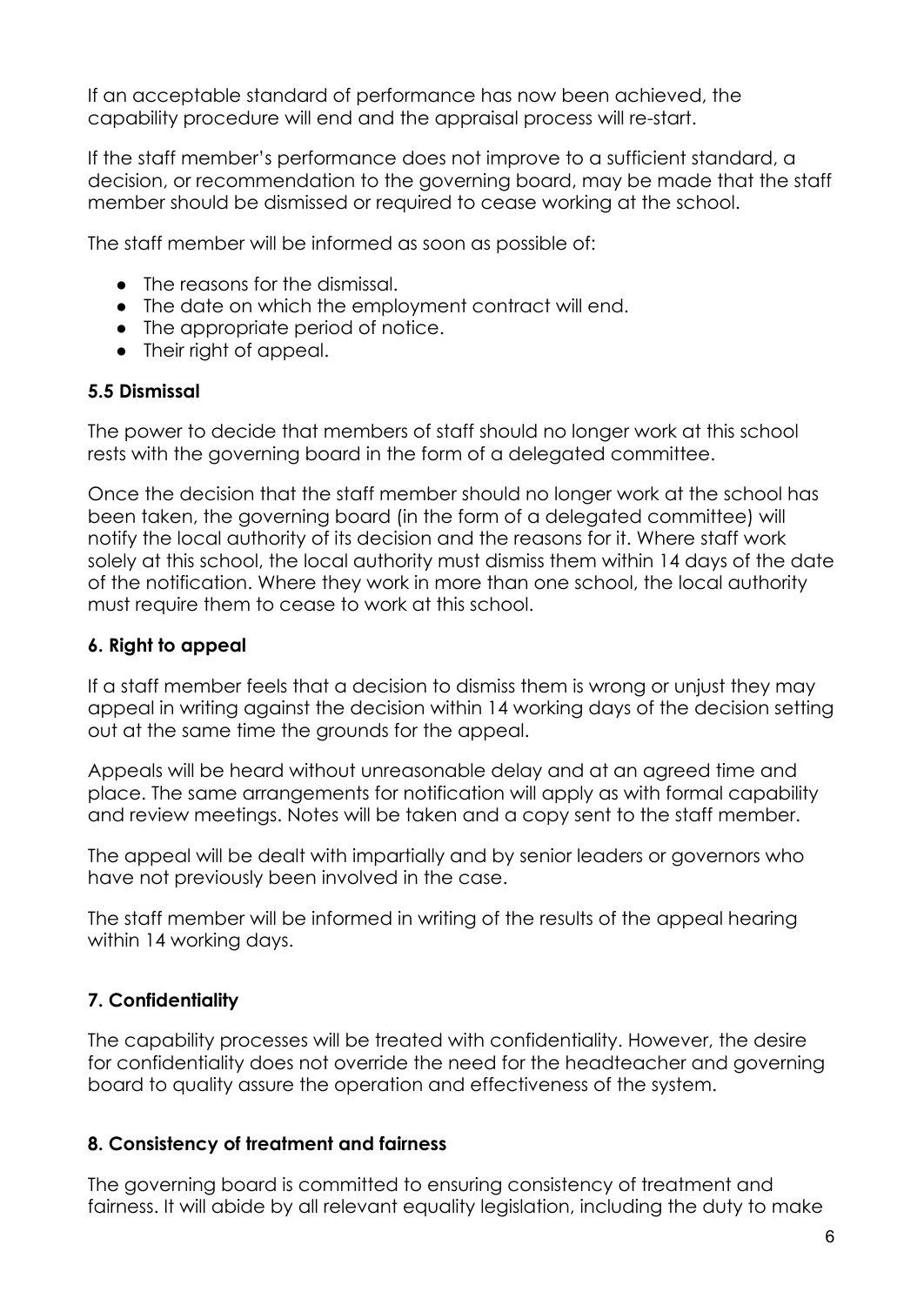reasonable adjustments where these are deemed either necessary or appropriate.

The governing board is aware of the guidance and provisions of the Equality Act 2010.

#### **9. Monitoring arrangements**

The effectiveness of this policy will be monitored by the headteacher and governing board.

This policy will be reviewed every 3 years, but can be revised as needed.

This policy will be approved by the governing board.

## **10. Links with other policies**

This policy links to our policies on:

- Staff code of conduct
- Teachers' appraisal
- Acceptable usage policy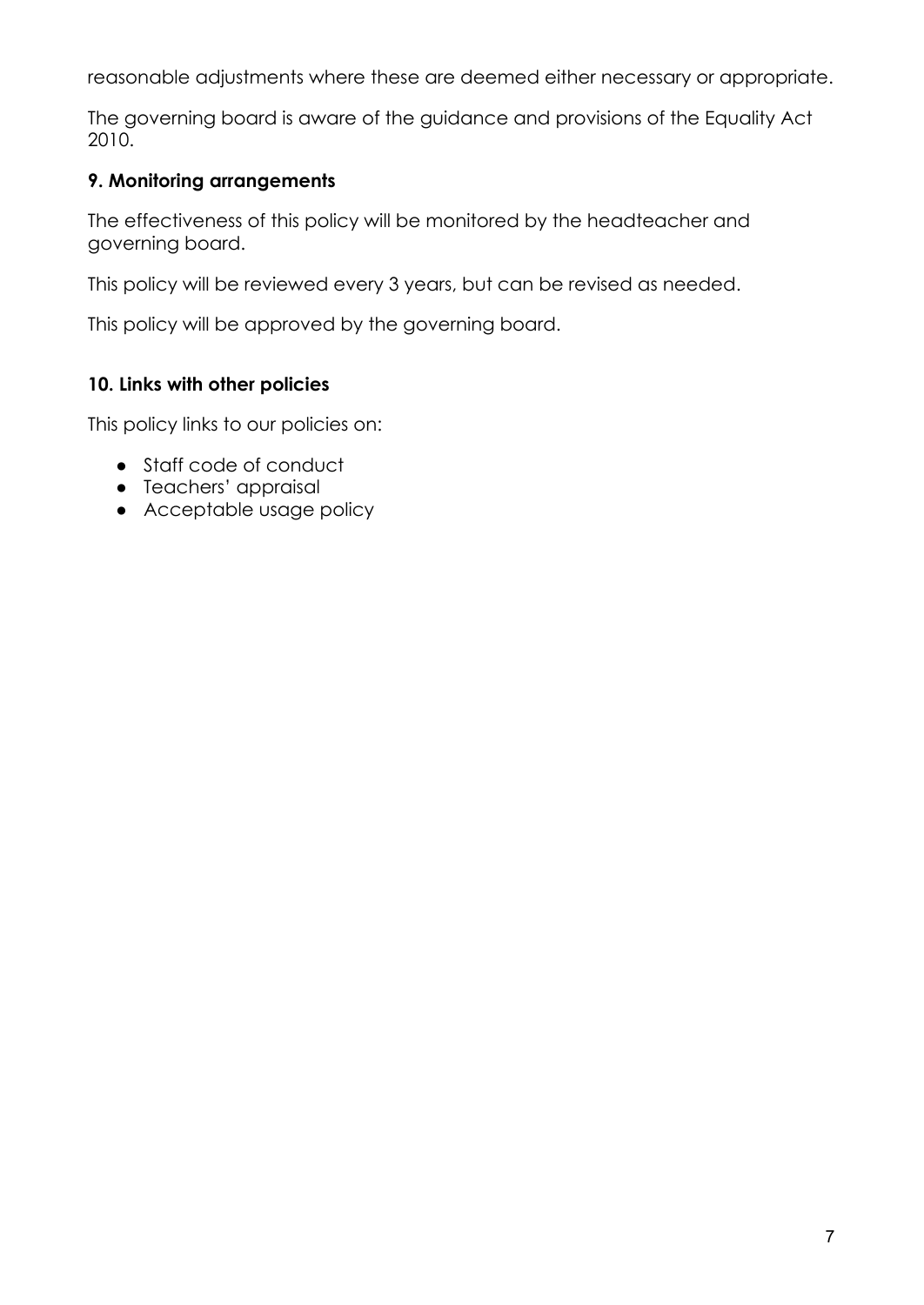## **Appendix 1: capability action plan template**

This template can be used as part of the process of supporting a teacher who is underperforming. It records the outcomes of the initial capability meeting, where targets and timescales are set and agreed.

Where possible, the objectives should be linked to the relevant professional standards, appropriate to the career experience of the member of staff concerned.

| Name of staff member | <b>Name of Appraiser</b> | Date of meeting |
|----------------------|--------------------------|-----------------|
|                      |                          |                 |

| Objective 1:                                                 |                                |                                           |
|--------------------------------------------------------------|--------------------------------|-------------------------------------------|
| Professional<br>standard(s) that the<br>objective relates to | <b>Success criteria</b>        | Evidence to be used to<br>assess progress |
|                                                              |                                |                                           |
| Support/resources<br>to be provided                          | <b>Monitoring arrangements</b> | <b>Review date</b>                        |
|                                                              |                                |                                           |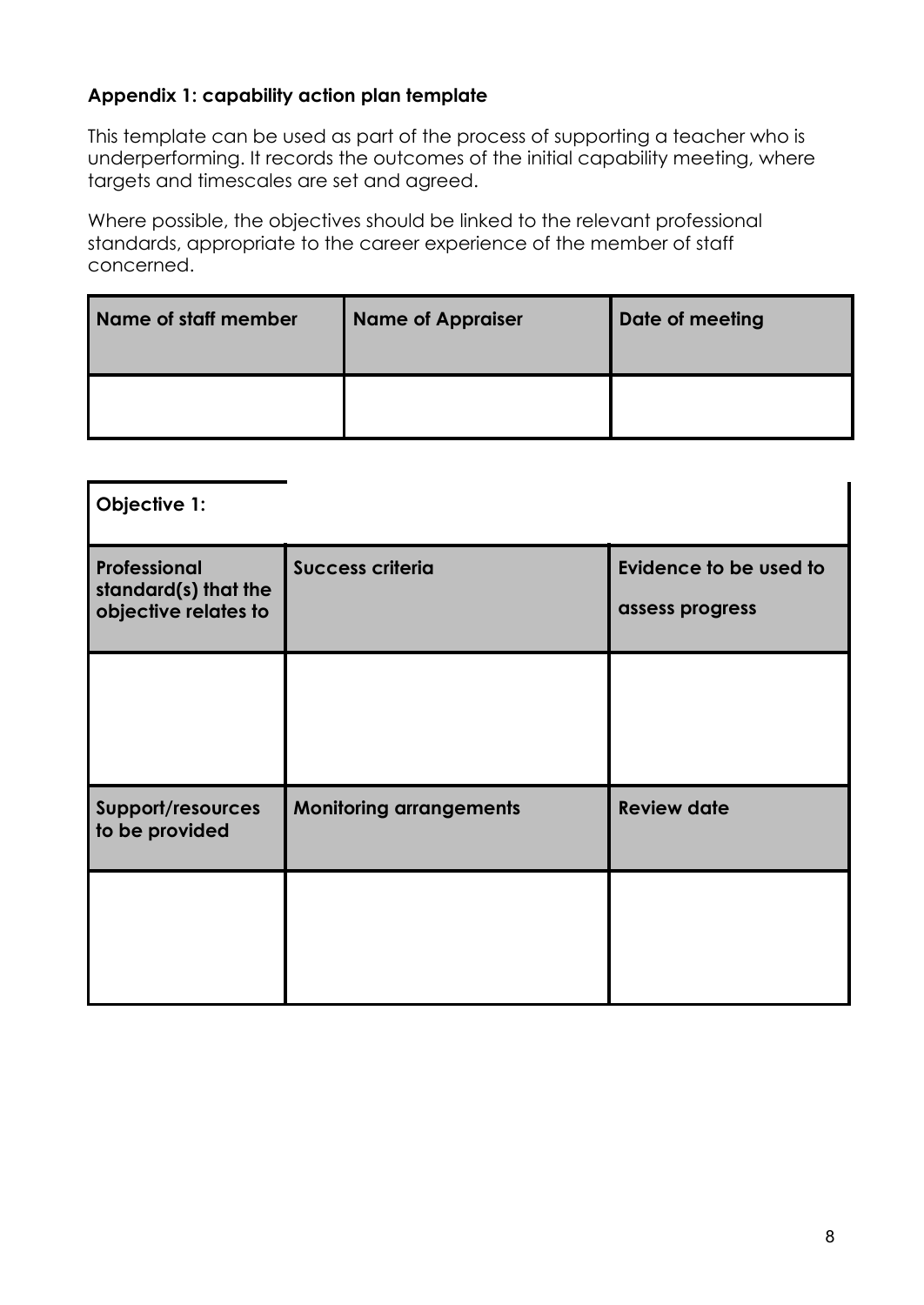| <b>Objective 2:</b>                                                            |                            |                                           |
|--------------------------------------------------------------------------------|----------------------------|-------------------------------------------|
| <b>Professional standard(s)</b><br>that the objective relates<br>$\mathsf{to}$ | <b>Success criteria</b>    | Evidence to be used to<br>assess progress |
|                                                                                |                            |                                           |
| Support/resources to be<br>provided                                            | Monitoring<br>arrangements | <b>Review date</b>                        |
|                                                                                |                            |                                           |

| Objective 3:                                                        |                            |                                           |
|---------------------------------------------------------------------|----------------------------|-------------------------------------------|
| <b>Professional standard(s)</b><br>that the objective relates<br>to | <b>Success criteria</b>    | Evidence to be used to<br>assess progress |
|                                                                     |                            |                                           |
| Support/resources to be<br>provided                                 | Monitoring<br>arrangements | <b>Review date</b>                        |
|                                                                     |                            |                                           |